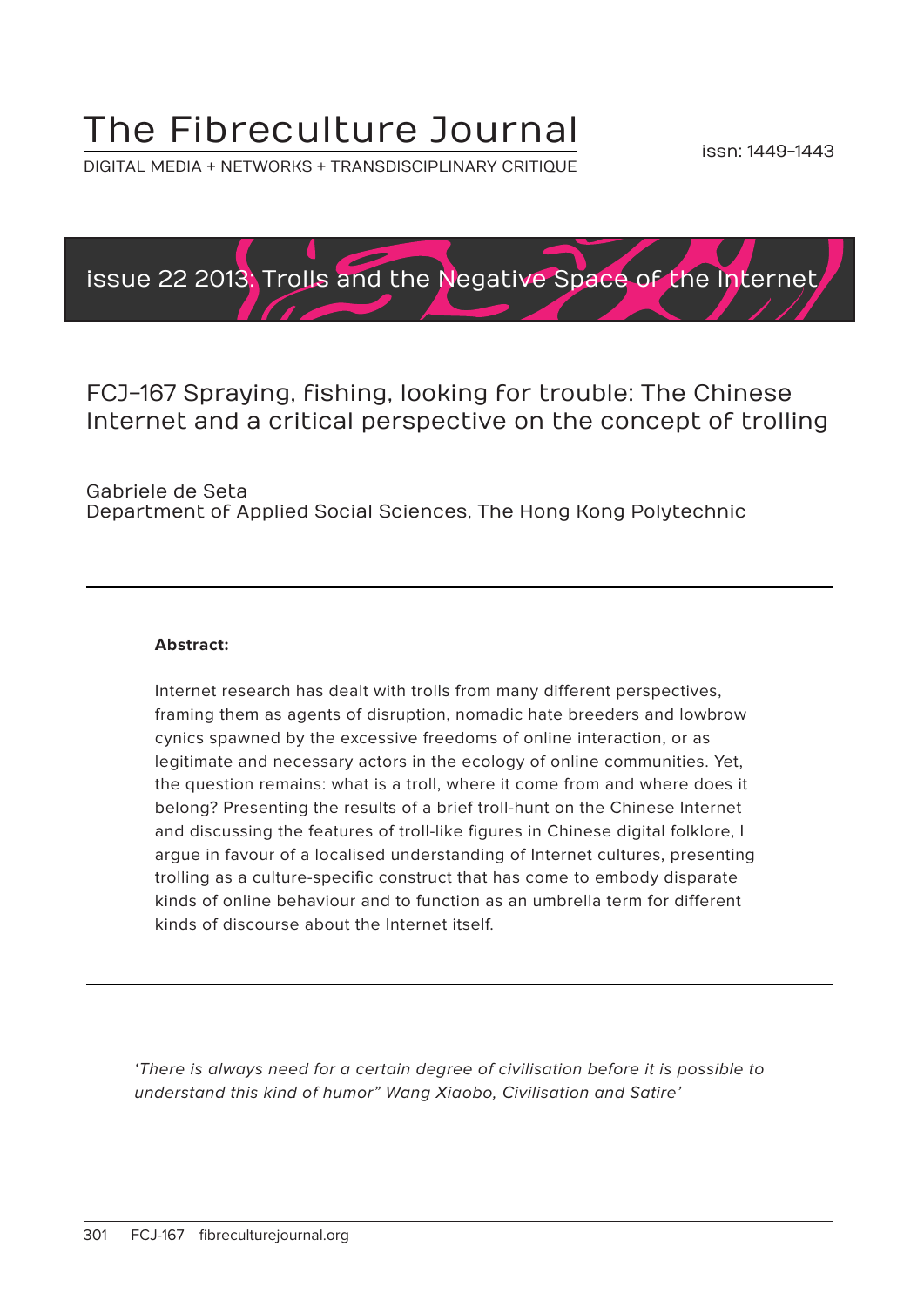## Introduction: Why trolls, why China?\*\*

As an interdisciplinary field, Internet research is in the challenging position of having to work out useful concepts and categories from precarious jargons, concepts and categories that are constantly tested against, and challenged by, the magmatic and unpredictable development of Internet cultures. From "netiquette" and "hacking" to "cyberspace" itself (The Economist, 1997), the fascinating vocabulary of Internet research constantly runs the risk of falling out of date and revealing the failure of academia to keep pace with the fast metamorphoses of online interaction. The ephemeral vernaculars of Internet cultures are often preserved by academic accounts in partial renditions of terms decoupled from their current usage, crystallised definitions that become charged with implicit value judgments (Merchant, 2002: 295), trigger lexical warfare around hot buzzwords (Ludlow, 2013), and reflect the difference between specific understandings of the Internet itself as a tool, a space, or a way of being (Markham, 2004: 358). Recently, the developments in research about networked participation and deliberation, Internet regulation and online community management seem to have found a common ground in discussions about trolls and trolling, an attention which is also curiously paired with a media-based moral panic about trolls, identified by some scholars as a not-so-hidden agenda of corporate and governmental pressures pushing towards and increased control over the Internet (Phillips, 2012). While interviews of self-proclaimed trolls pop up across popular media outlets, the word "trolling" itself – both in scholarly accounts and in the mass media–seems to have been essentialised through partial definitions and to function as an umbrella term for different phenomena. Moreover, great parts of trolling research are naturally based on the widespread, US-centric values of the golden age of Internet hype, perpetuating an online cultural imperialism of sorts (Lovink, 2009: 7). What does trolling signify for the Internet research of today, twenty years after the first documented appearance of "trolling" in the vernacular of Usenet mailing lists, a term meant to designate users who disrupt interactions with off-topic messages, jokes and deceptive identities? Is it a cohesive phenomenon across social networks, online communities and cultures? Why should scholars be interested in trolling, and how should they conduct research about it?

In his book Networks Without a Cause, media theorist Geert Lovink states his intention to "unearth aspects of everyday internet use that often remain unnoticed […] user cultures that start to develop their own distinguished characteristics" and to follow the "relatively new ecology" in which new concepts and practices emerge from within user cultures (2012: 10). Following this broad characterisation of critical Internet research, I argue that looking for trolls on the Chinese Internet can work as a case against the essentialisation of online vernaculars and as a telling term of comparison better to understand what trolling means for the people who talk about it, without sticking to aging definitions or umbrella terms that bear little relation to contemporary Internet cultures. What matters most to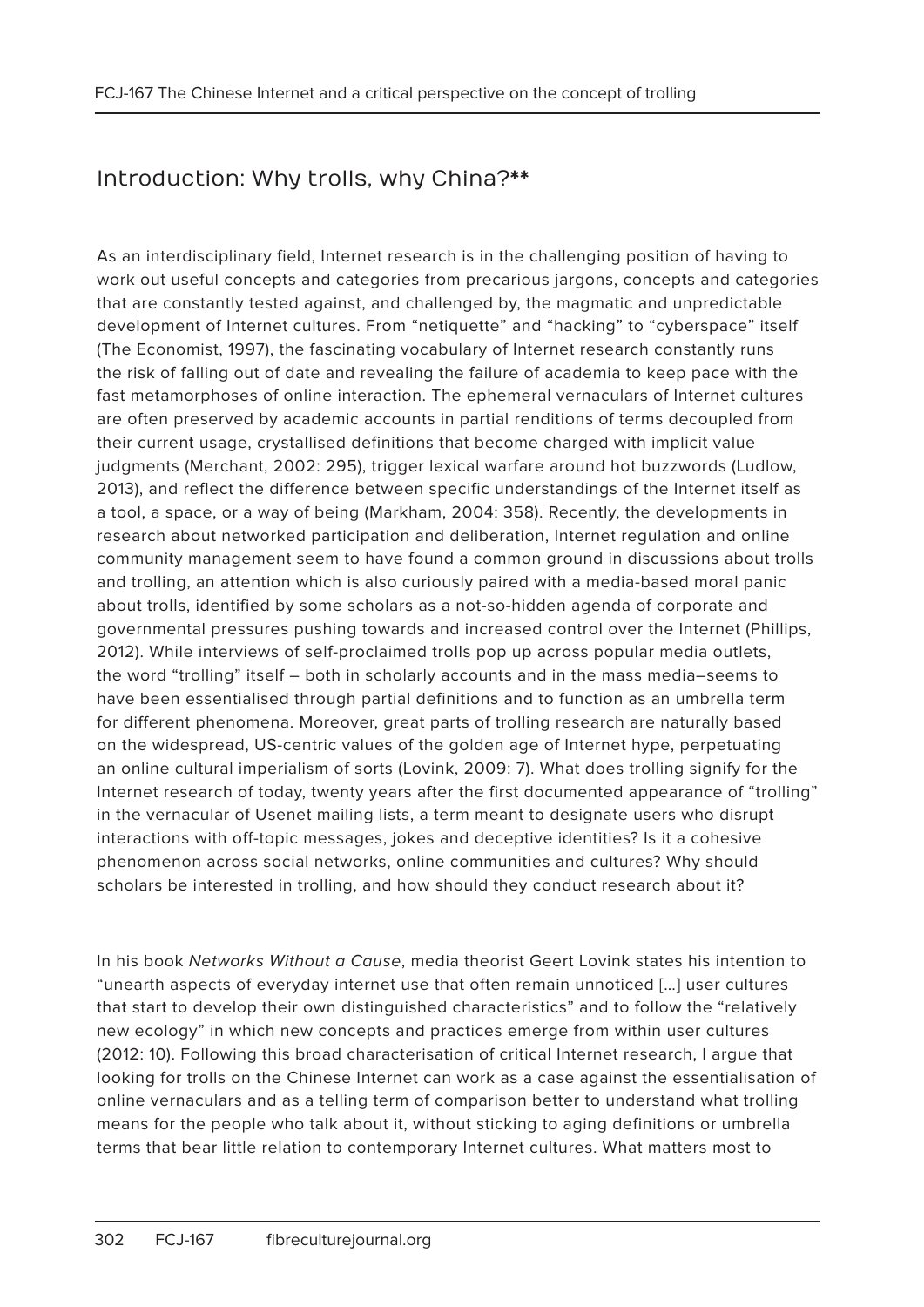a critical Internet inquiry on trolling is not what trolling is, but the circumstances under which users accuse others of disruptive behaviour, identify themselves as disruptors, construct behavioural archetypes and comment on these very practices. In short, instead of assuming trolling as a culture or part of a larger Internet culture, it is much more productive to inquire into "the practices by which humans make themselves and others into subjects, objects, agents, patients or instruments [and the] other practices in which they comment on practices (and on commentative practices) themselves" (Hobart, 2000: 26).

These practices are inextricably linked to contexts and circumstances. China has a gigantic pool of Internet users, and research about different aspects of its national Internet confirms that during the last fifteen years the popularisation of ICTs has supported the emergence of a fairly peculiar Chinese Internet culture. Notwithstanding the common narrative of repression, China's thriving online ecology of social networks and discussion boards provides an incredible wealth of interactions, phenomena, and events for researchers to engage with. David K. Herold describes the Chinese Internet as an ongoing online carnival (2011: 11); my intention is to get a glimpse of this carnival to better understand the practices of its deceptive jesters and nasty provocateurs.

In this paper, I inquire about the existence of trolls on the Chinese Internet in order to argue the more general point that the troll is a culturally-specific folkloric figure that, after its appearance as the scourge of Usenet communities, has come to represent a form of boredom-fuelled humour and aggressive satire typical of Internet-based interaction, and has been interpreted and appropriated with several different meanings by the users, the media and academia itself. A local Internet culture has developed in China as a sort of linguistic and infrastructural walled garden due to a rather bumpy "double juggernaut" ride of ICT popularisation and capitalist modernisation (Chu, 2012). China's local Internet culture is disjointed from (but not entirely oblivious of) the US-centric Internet culture often regarded as global, and practices that would fit the general definition of trolling have been embodied in different figures defined by different terms, animating the carnival of digital folklore that mirrors social, political and cultural facets of contemporary China.

Instead of trying to stretch and fit a fixed definition of trolling to the peculiar Chinese online environment, I attempt to problematise the concept of trolling itself through the vernacular terms encountered during a brief exploration of Chinese digital folklore. As the accounts of trolling by Phillips (2011) and Shachaf and Hara (2010) document, trolling already means something sensibly different between, for example, Facebook and Wikipedia. In fact, since the Internet is a wholly built environment where platform design and policy deeply inform the actions of individuals and communities (Donath, 1999: 52), it is arguable that by the time academia produces an account of one phenomenon, the latter will adapt to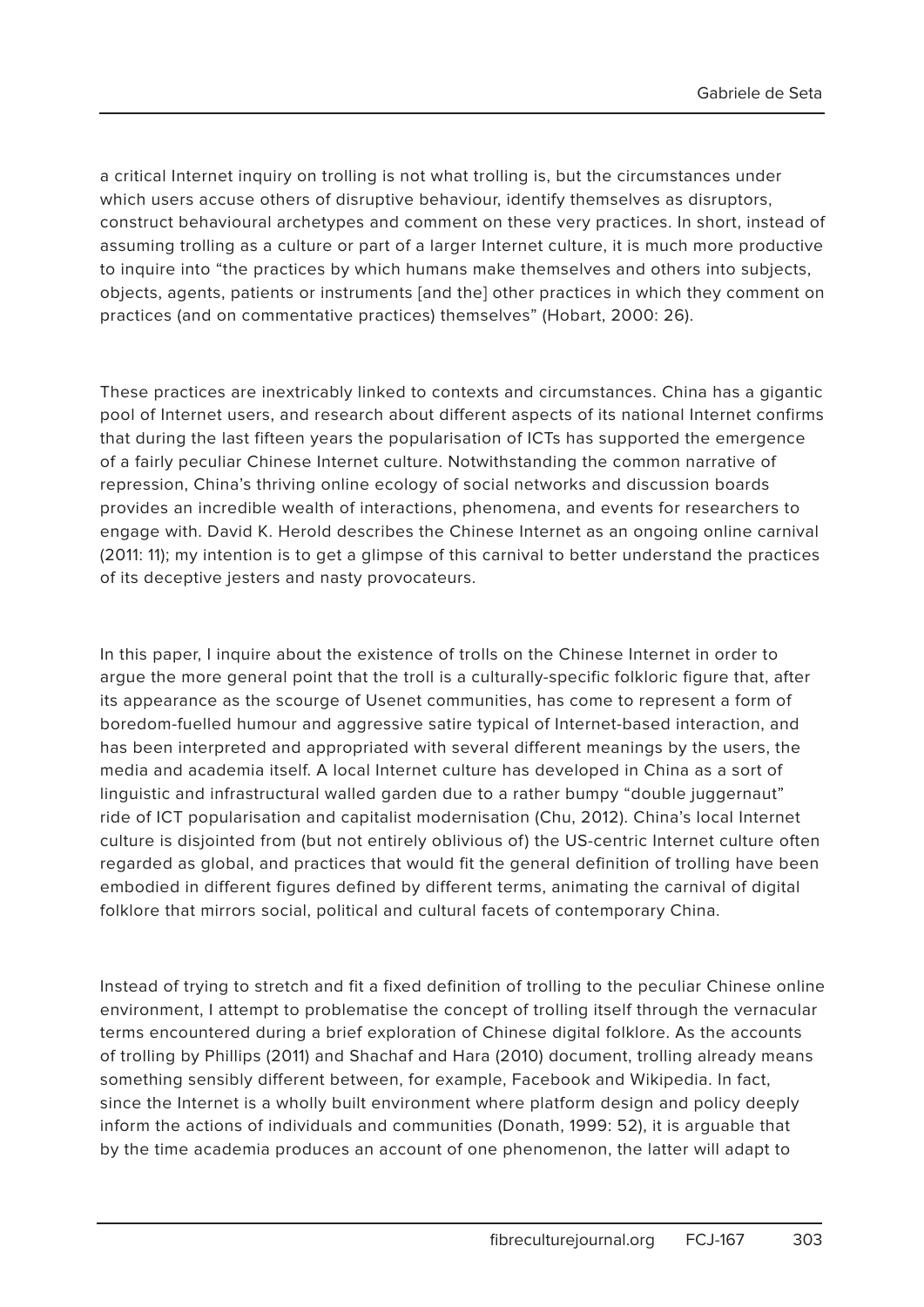new environments, policies and cultural issues, mutating into something different. Hence, I argue that adopting old and culturally-specific concepts like 'trolling' to a different online environment like the Chinese Internet ignores key features of the local Internet cultures and results in poor understandings of larger issues regarding Chinese society (Yuan, 2013: 8). Moreover, persisting in the generalising usage of terms without delving into the diversified, everyday life practices of Internet users flattens out local vernacular ecologies and the shifting concerns and circumstances from which they emerge.

This paper summarises and reflects on the body of existing trolling research in order to question its usefulness when studying different Internet cultures. I gather insights from the observation of several Chinese social networking websites and online communities (Sina Weibo, Douban, Tencent QQ, Baidu Tieba) that I've been conducting in preparation for my doctoral research, as well as from personal communications with Chinese Internet users and friends. My goal is to suggest some hypothetical directions for future Chinese Internet research, as well as a general critique of the charm of essentialised metaphors enshrined in academic accounts of Internet culture. Instead of adopting generalised concepts and categories, Internet research should engage in what Foucault would call an archeological approach: questioning the totalities that history describes by making monuments out of documents or, in this case, mythical figures out of the trace of user practices (Foucault, 2002: 8).

### What is trolling, again?

Trolls are ambivalent entities in the ecology of Internet culture. The term comes from the online vernacular of the late 80s/early 90s and has been given different definitions by both the media and academia; in the meantime, the forms of trolling itself have changed, adapting to the developments of online environments and interactions (Phillips, 2011). In academic literature, trolls have been either framed negatively as agents of disruption, nomadic hate breeders and lowbrow cynics, or more positively as productive author positions of Internet-based interaction.

The folk etymology of the term "troll" is unclear as to whether the first usages referred to "trolling" as fishing technique or to the Scandinavian mythological creature. Netlingo, an online dictionary of Internet ephemera, defines trolling as an already shifted signifier, a word that originally meant "the act of posting a message in a newsgroup (and later in a blog) that is obviously exaggerating something on a particular topic, hoping to trick a newbie posting a follow-up article that points out the mistake," and that today generally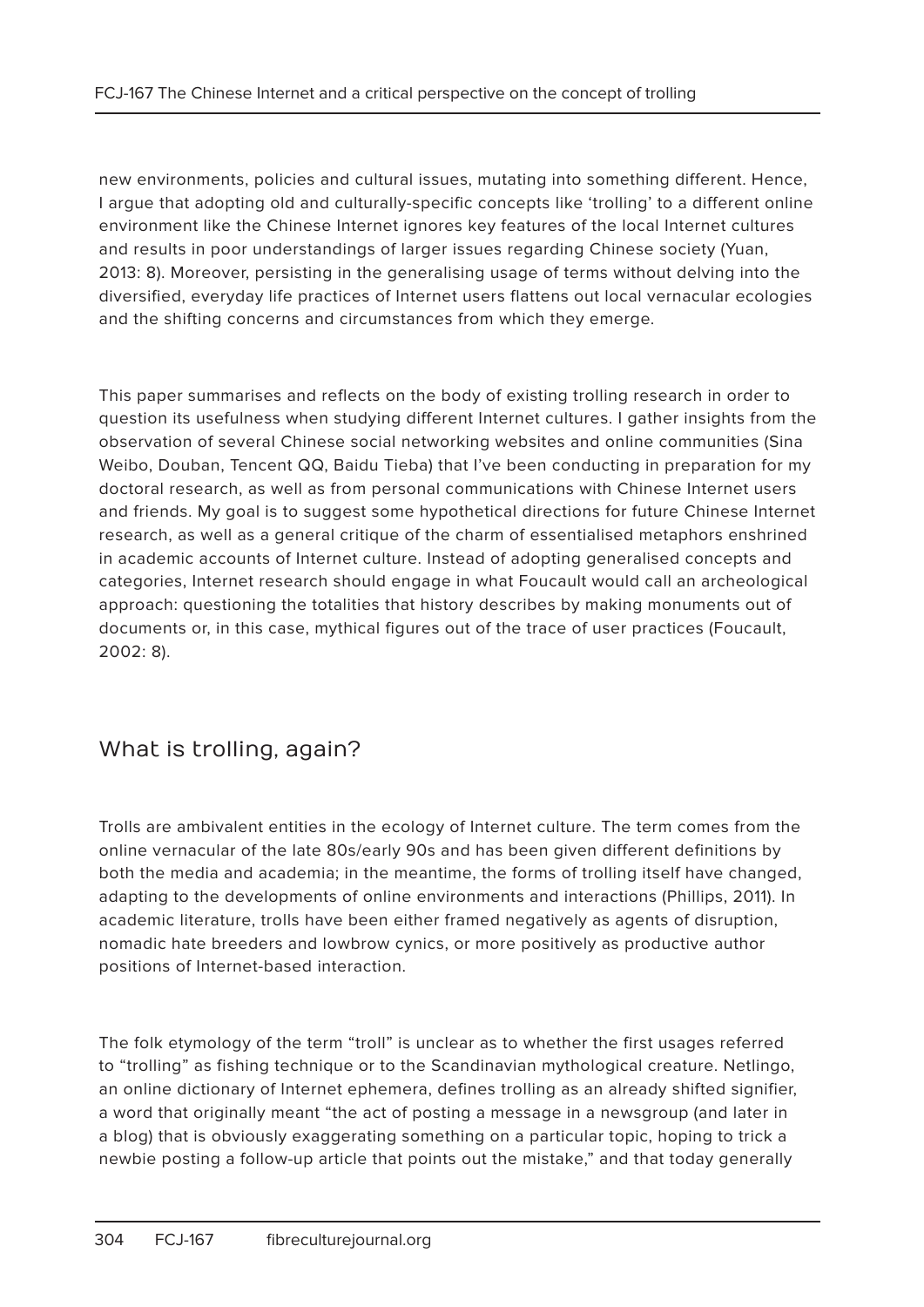means baiting or luring other users into argument: "Internet trolls are people who fish for other people's confidence and, once found, exploit it" (Netlingo, 2013). This definition is quite wide in scope, and it is followed by a subdivision of trolls into different categories according to their degree of seriousness and motivation, showing that the line between trolling, spamming, flaming, flooding and other disruptive behaviours is unclear even to Internet users themselves (Shin, 2008: 2). Online sources of digital folklore provide a rough understanding of trolling, but their definitions are not consistent enough to allow for a solid grounding of the scholarly discussion of this practice to avoid the conflation of phenomena under the same, rather vague umbrella term.

Lately, the media (at least the American, British and Australian ones,) seem to have co-opted trolling as a placeholder term for a generalised spectrum of Internet abuse and cyber-bullying (Phillips, 2011), conflating flaming, spamming, flooding and straightforward online bashing into one monstrous figure. In news columns talking about victimised and bullied teenagers, trolling provides an evocative name for online behaviours that benefit some people and damage others. In turn, this attempt at engineering a moral panic about trolls through a rhetoric of Internet abuse has supported the development of academic analyses that adopt the term 'troll' to indicate a generalised criminal or psychologically troubled Internet user who needs to be stopped at all cost, persecuted through detailed anti-trolling penalties or other legal provisions and eventually re-educated through gamified online environments (Binns, 2012; Bishop, 2011, 2013). When it comes to China, not surprisingly, trolls are equated to the similarly undefined "Water Army" of paid posters employed in government propaganda or private enterprises' turf wars. In keeping with a totalitarian, business-oriented image of China, it seems almost natural to find the exotic "Chinese trolls" in the booming, yet very little researched, business of paid spammers (Estes, 2011).

Academia has been interested in trolls and other figures of online interaction since the early nineties. One of the most quoted and concise definitions is given by Judith Donath, who defines trolling as "a game about identity deception, albeit one that is played without the consent of most of the players" (1999: 40) and troll as a user who contributes to a discussion with deliberately erroneous, disturbing or challenging information, with the intention of provoking a strong reaction from other users (1999: 47). Yet, for the most part, research dealing with trolling draws on both vernacular definitions of online culture and on the media, and is characterised by a suspicious approach to online social environments, often treated as breeding grounds for inflammatory interactions (Kozinets, 2010: 23).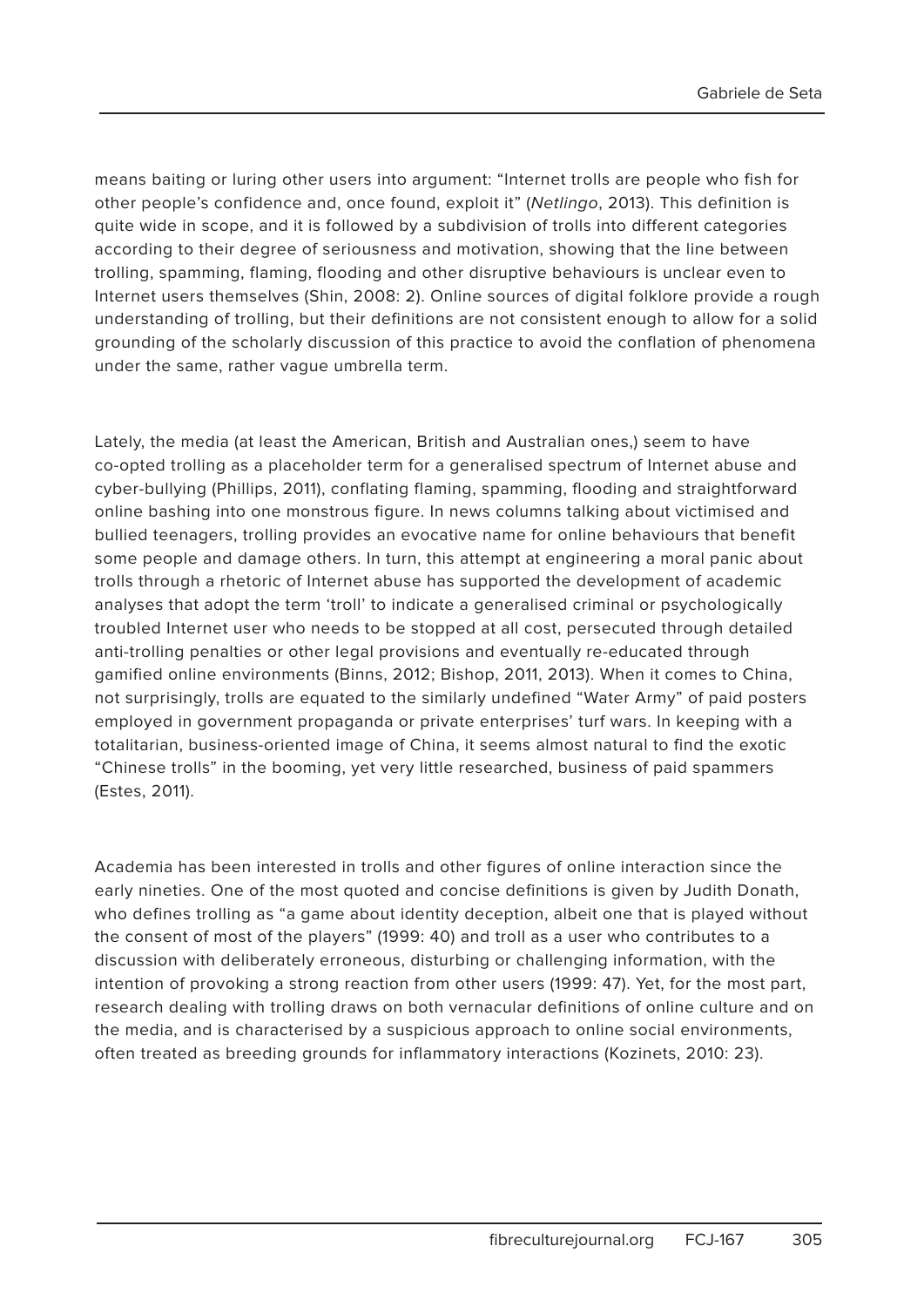As a result, many of the early accounts that refer to the phenomenon of trolling do so from a psychological perspective on the effects of computer-mediated communication (Kiesler, 1984: 1130) or from a legal/managerial point of view, and frame it either as an immature and antisocial behaviour or as a sexist (Herring et al.), criminal (Bishop, 2012: 161), immoral (Shin, 2008), deliberate act of violence capable of disrupting discussion spaces and even entire online communities (Hardaker, 2010: 226). Most of the studies agree in identifying the origins of trolling in the anonymity, reduced accountability and lack of social cues that characterise online interaction (Donath, 1999; Hardaker, 2010: 215), and are based on similar assumptions about a radical difference between computer-based communication and face-to-face interaction: trolling happens because online interaction allows people to express themselves more strongly (Kiesler, 1984: 1130), with attenuated social cues and statuses, a dramaturgical weakness caused by the lack of the rich feedback mechanisms that mediate face-to-face communication.

Some studies stretch the argument to the point of linking trolling to psychiatric illness or personality disorders (Shachaf and Hara, 2010: 365) or straightforward criminality (Shin, 2008), relating the appearance of trolling to the de-individuation typical of mass interaction online and to the lack of a regulating authority. Ultimately, most research is interested in the potential damage that trolls can bring to a community, social network or other online platform and in the strategies needed to identify and counter them (O'Sullivan and Flanagin, 2003; Shachaf and Hara, 2010; Chen, 2011). Finally, most of the research concerned with trolling–just as most Internet research in general–has focused on North-American online communities and social networking websites catering to a mainly Western user pool: it is not surprising to read Whitney Phillips' statement about trolling behaviours being "gendered male, raced as white, and marked by privilege. This demographic might not be literal, but it is symbolic—and more importantly, it is verifiable." This demographic obviously refers to a North-American culture of trolling that, even if symbolic and verifiable, is so only in relation to a specific Internet culture and a local online environment. [1]

A more recent (although less prolific) trend in academic research about trolling focuses on its productive function in the ecology of online communities. As Merritt (2012) argues, it is in their own interest that researchers willing to understand online communication should approach new forms of interaction, although deemed anti-social and disruptive, recognizing their complex and purposeful role in mediating online behaviours and gate-keeping online communities. Only a few recent studies describe trolling as a cultural phenomenon deserving a proper understanding (Krappitz, 2012), a practice of fundamental skepticism employed by members of online communities to secure trust and construct truth in the confused battlegrounds of information (Phillips, 2011) or as a as a sort of ritual or mock impoliteness with the function of reinforcing affects, thrust and membership in an online community (Merritt, 2012).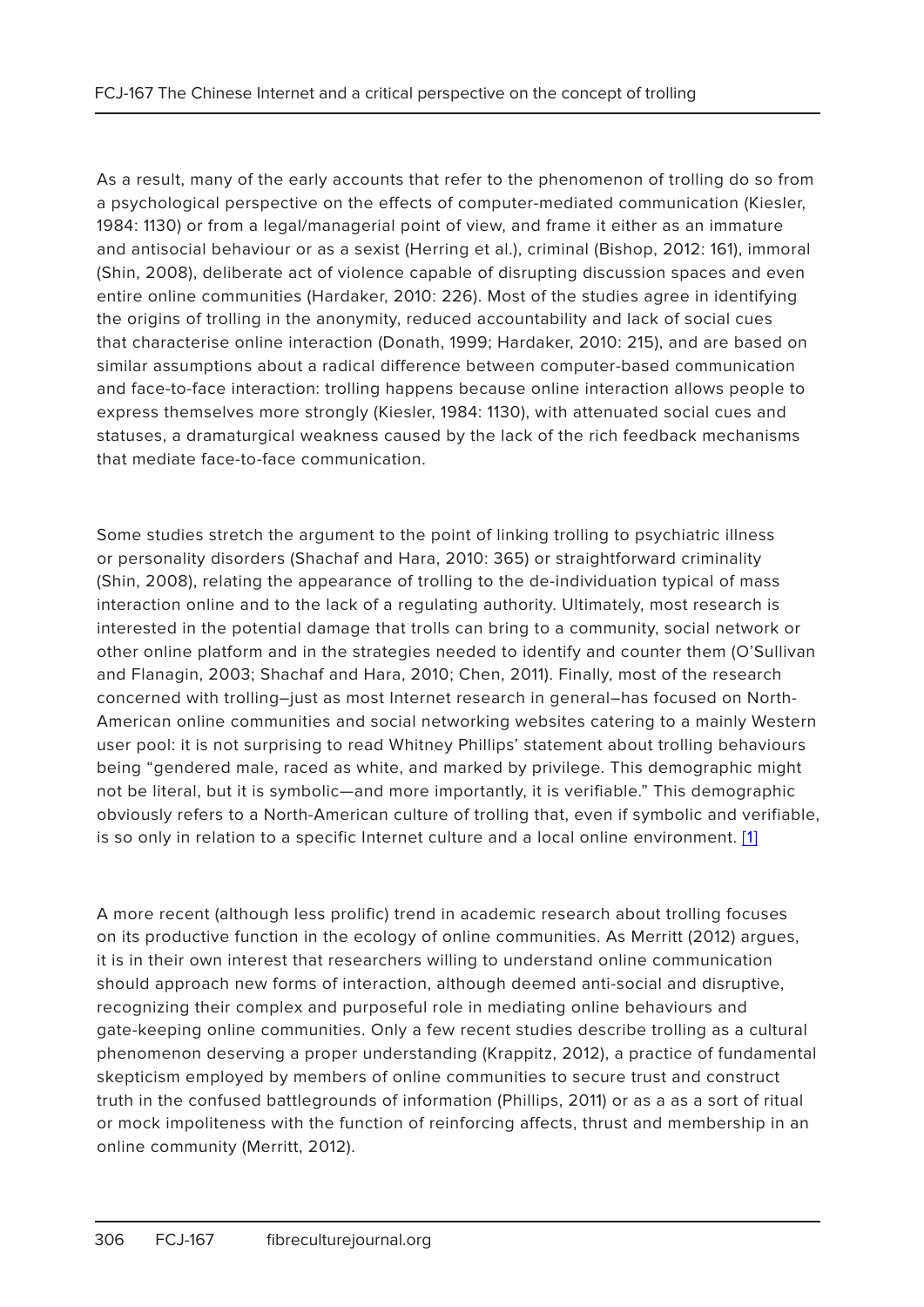In its long journey from Usenet mailing lists to Facebook pages, Wikipedia entries and propaganda spam, trolling has been depicted in different ways, becoming the focus for debates about media control, Internet regulation, community management and Internet culture research. The definition of the term itself has become contested between panicking admins, journalists, academics and self-proclaimed trolls. As I show through the following overview of some Chinese online practices, it is fruitful to problematise the concept of trolling itself and explore similar practices and alternative concepts that reveal much more about Internet user cultures as a dynamic reaction to localised circumstances.

### Machineguns, idiots and fishermen

The Chinese ambassador to the United Kingdom recently told a BBC journalist that despite the Western misperception about it, Chinese people are very open about the Internet, as the fact that China has the largest user population in the world clearly demonstrates (South China Morning Post, 2012). Leaving aside the discussion about the many different ways in which the Chinese government is or is not open about the Internet, it is undeniable that, clocking in at 591 million users in mid–2013 (CNNIC, 2013: 11), China has a huge online population. Through their interactions in an online environment partially separated from the "global" or "international" Internet culture that developed in an online environment dominated by US-centric paradigms (Lovink, 2009: 7), Chinese Internet users have developed, in a compressed fashion, an Internet culture that mirrors issues of their culturalhistorical environment (Chu & Cheng, 2011).

Despite the common narrative that stresses censorship as the cause for the secluded nature of the Chinese Internet, I argue that this disjointed development of a local Internet culture is mostly due to linguistic issues. In fact, except for YouTube, Twitter and few other popular platforms, the whole plethora of online communities, image boards and other sites that are commonly seen as breeding grounds of Internet culture (for example 4chan, Reddit or Tumblr) are normally accessible to Chinese users. However, the majority of Chinese Internet users tends to stick to their own language and talk about relevant news items and cultural products on online platforms that are embedded in their own everyday life such as national newspaper websites, video streaming platforms and message boards, often linked to local portals and search engines.

Considering China's huge Internet user population, the recent development of social networks as well as the still thriving discussion boards (on both small, interest or practicebased scale and massive, portal-based scale like Tianya or Baidu Tieba), it seems almost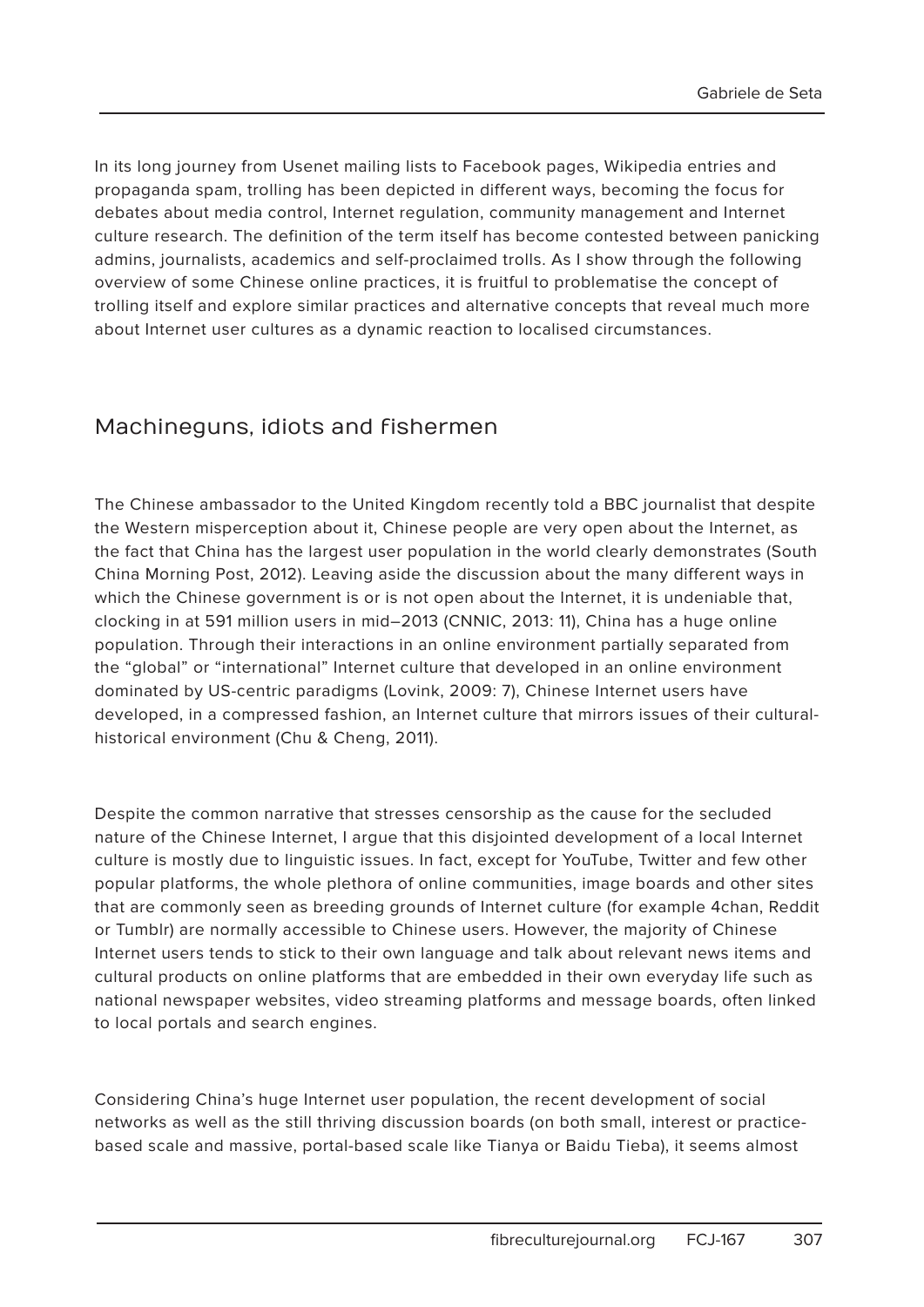evident that some users will, at some point, troll or be trolled by other users. Yet, every time I tried to explain the concept of trolling to Chinese friends online and offline, I found myself in dire straits. Presenting practical examples from discussion boards and other online platforms that I would generally identify as trolling yielded different definitions: "this guy is just a spammer (penzi)!" or "he is looking for trouble (zhao chou)", or "this post is fishing (diao yu)", or "this one is an idiot (nao can)" – there was no direct Chinese translation for instances that I would definitely regard as trolling, and apparently no umbrella term in Chinese to cover the meanings that the word "troll" has taken in "Western" Internet culture, media discourse or academic debate. Conversely, when asked back, I found myself not being able to explain exactly what a troll was if not through specific, localised examples, that the Chinese counterparts would translate with several different terms.

Apparently, there was no popular term to define practices related to trolling in Chinese Internet culture. Yet satirical, ironic, humorous, aggressive and deceptive behaviour was clearly present online, and was referred to using a whole range of different, more or less vernacular terms. Some of these terms appear to have fallen into disuse, while others are currently used to define particular kinds of humorous, deceptive and aggressive protagonists in online interactions, even though none of these terms seems to have acquired the currency and the number of stratified interpretations that "troll" has received in Western media and academia. Thus, I present here a tentative and partial collection of the ways Chinese Internet users define the deceptive/humorous/aggressive behaviours of other users, effectively constructing peculiar identities in the carnival of online China.

## Hunting the wrong beast

Trolling happens on the Chinese Internet all the time. During preparatory surveys of Baidu Tieba boards conducted for my PhD research, I observed several instances of trolling behaviour. For example, a user of the World of Warcraft discussion board created a thread titled "Is anyone here this late? If so I'll post some pics. - A 17 years old *diaosi* [loser]" in which she started posting cute pictures of herself. Even if the post appeared at 2:12 AM in the morning, asking about the presence of other users in one of Baidu Tieba's most populated boards is evidently a form of irony aimed at other users to provoke responses. The pictures posted by this user were not accompanied by any text, and the first confused response "………………" appeared less than one minute later, prompting sub-discussions in which other users started straightforwardly questioning her gender ("Are you male or female?", "LZ [original poster] is clearly a T [tomboy]", "Surely a guy", "I thought LZ was a girl"). Instead of attempting any dialogue (to one user asking "… and so what?", she replied "nothing, just dropping some pictures to get famous"), she kept taunting other users with blurry or edited self-shots that didn't give any precise clue about her gender. More replies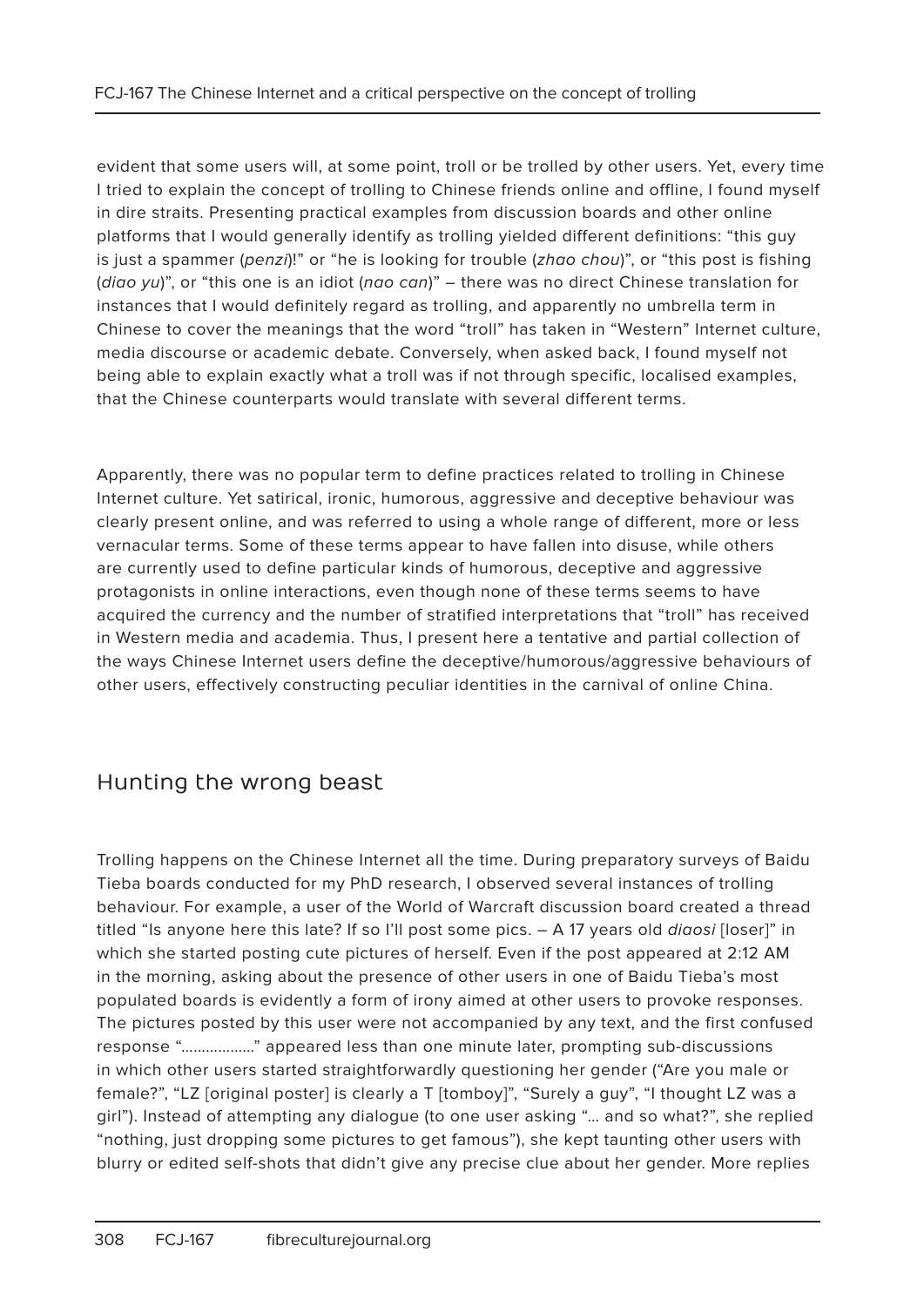ensued, as other users started leaving their QQ [2] or phone numbers, asking for more details (post a picture in which they [the breasts] bounce", "show some cleavage!") or commenting on her appearance ("this girl did not develop yet", "flat breast, I'll give just five points"). LZ kept playing on her/his gender identity while adding little revealing details here and there: a picture of herself holding a wad of 100 Renminbi banknotes ("this is probably boasting… it's all money I earned"), another picture showing a hint of cleavage (to which other users immediately replied – "this is cleavage… is it?!… is it?!", or her location ("I'm in Beijing, Chaoyang district").

I followed this thread as it gathered more than twenty pages of responses in less than one hour, during which no conclusion was drawn regarding the gender of the LZ. As with most of the threads in the World of Warcraft Tieba board, this particular one had no relation whatsoever to the game to which the board was dedicated, and was instead a typical case in which the original poster kept putting her/his deceptive gender performance to the test with fellow board members willing to be lured into a game of deception for the sake of fun and the thrill of verification (Donath, 1999). On 4chan or similar message boards, this thread would have been included in a traditional "trap thread" joke cycle [3] and the original poster (OP) would have been identified as a troll pretty soon, with some of the classical formulas "OP is trolling everyone" "not getting trolled", "good job in getting trolled by obvious troll" quickly filling entire pages of replies.

The first observation is that in Chinese internet culture there is no single word for trolling as a practice. Instead, the observation of this single case provides a wealth of other interesting terms peculiar to Chinese online vernacular. Some are words corresponding to English terms ("T" for "tomboy"), while others such as LZ (louzhu) mirror English acronyms (OP, original poster) while also adapting them to the local online environments (on Chinese bulletin boards posts are numbered as building floors from the top to the bottom of the page, so that the first poster is actually the "building owner"). Other terms, like diaosi (loser), hunlianshu (posting self-shots to become popular) or xuanfu (boasting wealth) all have a documented history and are consolidated terms for phenomena typical of the Chinese online environment, with no direct translation or correspondence with the vernacular vocabulary to which trolling belongs. In this sense, looking for trolls on the Chinese Internet can be a tentative entrée leading to much more revealing aspects of the local Internet culture.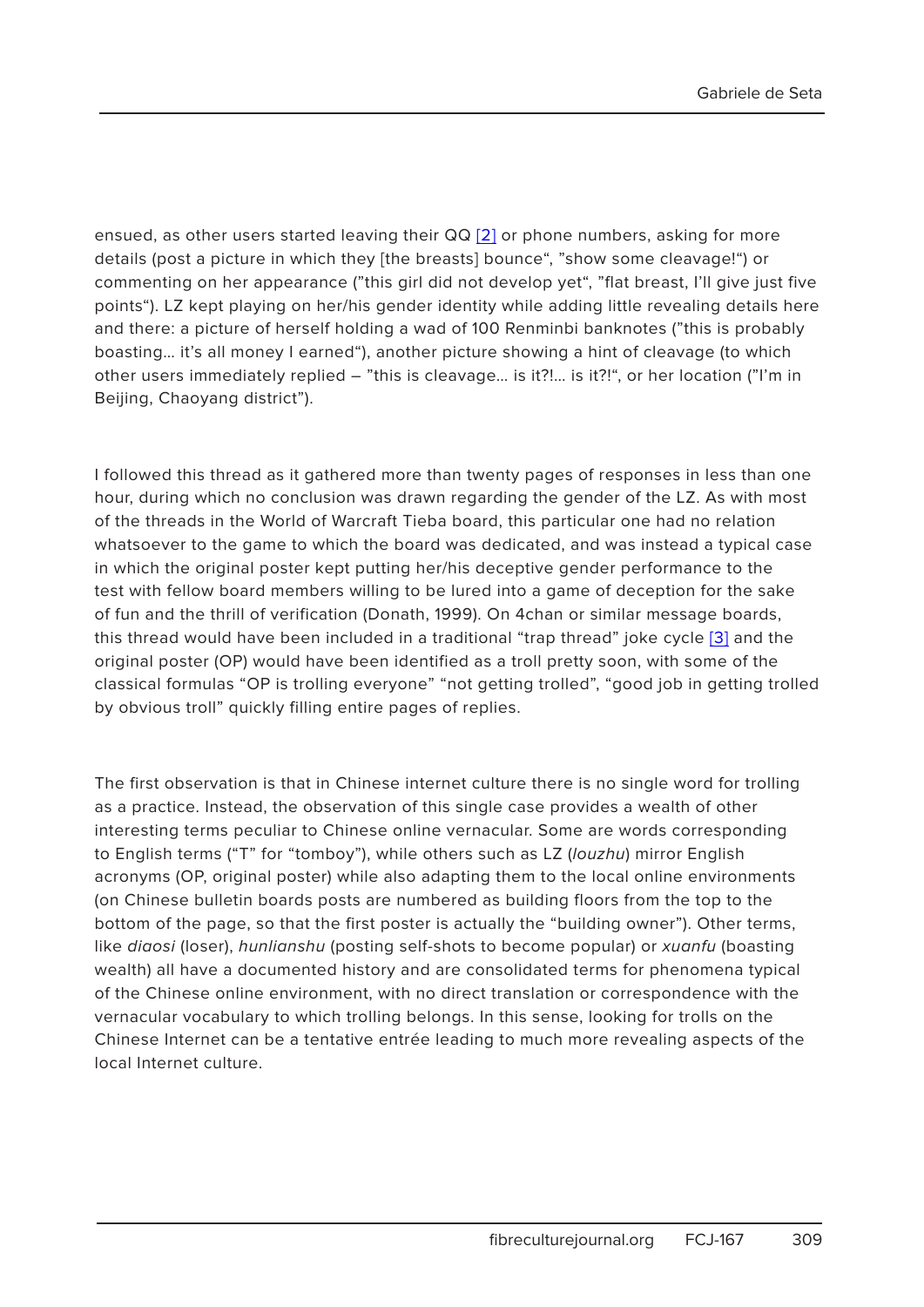# Korean Bangzi, Japanese Devils and Chinese Sprayers

Chinese Internet culture does indeed have a rich and fluctuating vernacular, so even if a corresponding word seems not to appear from preliminary and unsystematic observations, it makes sense to actively look for descriptions of trolling in sources of online ephemera– trolling might be less visible and fragmented in different forms of irony, sarcasm, confrontation and bored satire. The English Wikipedia entry "Troll (Internet)" points to the Chinese language one that explains the words baimu (white eyes), and bailan (childish), then condensed in xiaobai (little white), as the most appropriate translations of trolling, stating that the term propagated from Taiwan to indicate users that take advantage of anonymity and make statements without having to bear any consequences offline, a definition echoed in similar dictionaries and encyclopedias in mainland China (Wikipedia 2013, Chazidian, 2013).

Another term, penzi (sprayer), apparently more used in mainland Chinese Internet culture, seems to originate from a street slang term for any kind of gun and from the term used in first-person shooter games where it refers to any kind of machinegun. From there the term spread to message boards to indicate someone who "takes a look around and randomly curses people" without really caring about the content or rationally defending his position (Baidu Baike, 2013a). Looking at online usages, in online Chinese vernacular penzi seems to correspond most closely to the term troll: a random, unconcerned but nasty personal attack on other users, protected by anonymity–"If I pen you, you don't know who I am, and I don't commit any crime" (Baidu Zhidao, 2013). According to discussions between Internet users, "there are different kinds of penzi, but most of them are post-80s" (Baidu Zhidao, 2013), pen ren (trolling, literally "spraying people") is defined as something done for the pleasure of it: pen-ning people apparently brings a sense of achievement" (Baidu Zhidao, 2013). As the user posting the question "Why are there so many Chinese penzi?" on Baidu Zhidao (the Chinese equivalent of Yahoo! Answers) elegantly puts it, "I pen you, you pen me, everybody has fun". Other users, answering his question, bring up other issues: "who stays on the Internet for more than three hours doesn't get more than 2000 [yuan a month]. Who gets more than that, doesn't have that much time to waste on such a virtual (xuni) thing", "people that don't have any quality (suzhi) just go on and troll troll troll", "it is a kind of hollow, meaningless form of envy".

Pen ren, defined as an activity of playful disruption of online interaction made possible by anonymity and unaccountability, is quite similar to the basic definition of trolling. Yet, at the same time, it is limited to aggressive comments made out of boredom and linked to specifically Chinese elements like suzhi (moral quality) and to typically Chinese views of the Internet as an abstract (xuni) and thus unimportant form of writing. Even the recurring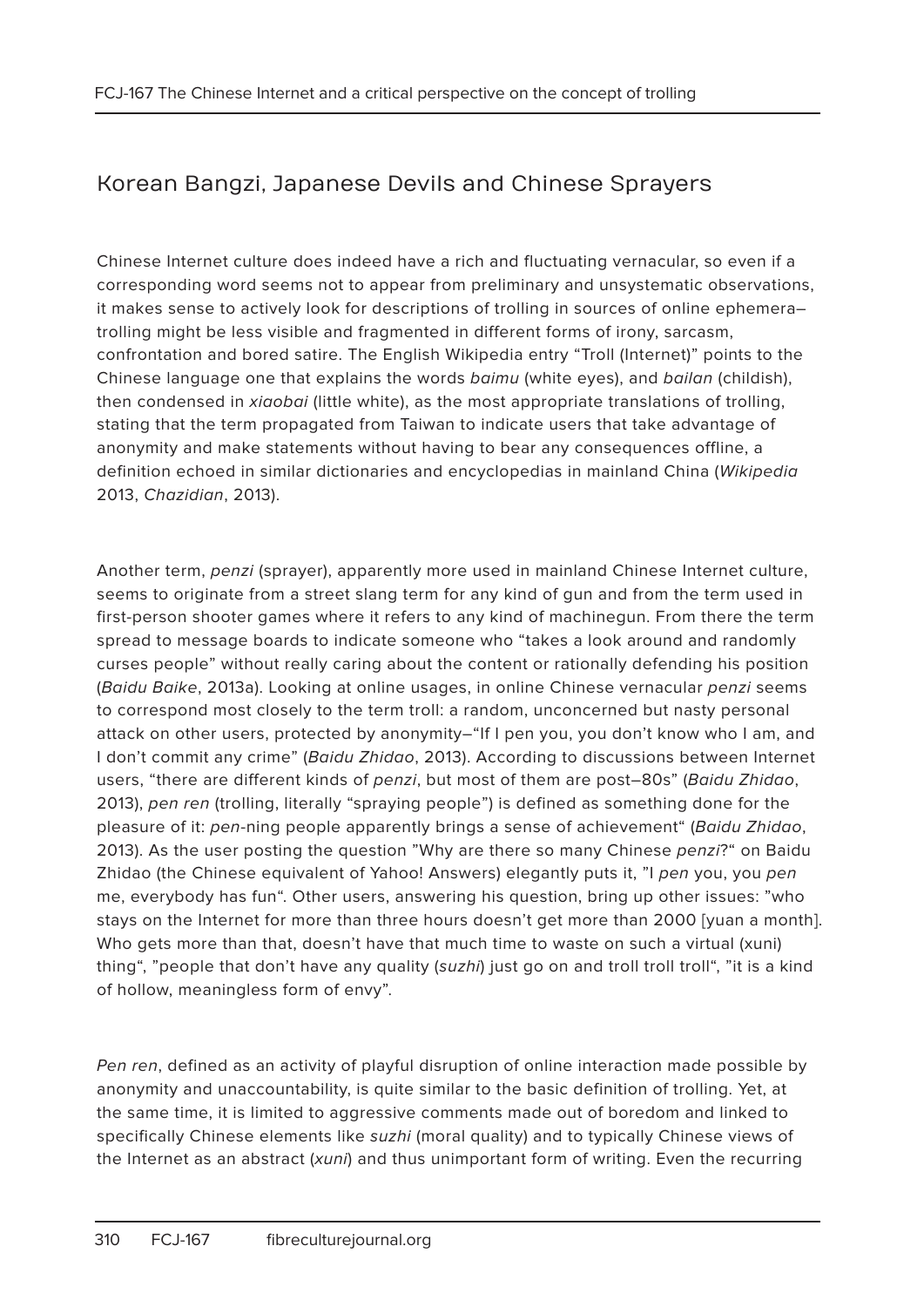statements "there are too many envious people in our country, this is not to mean that in other countries there are less, only that we don't see them", "Chinese people are too many, too complicated, there's all kind of people around" underlie the perception that sprayers are a typical Chinese phenomena–in a generic stereotyped and race-based definition penzi are typical of China just like Japanese are imperialist devils and Koreans are stupid: "Korean Retards, Japanese Devils, Chinese Sprayers", as the user mentioned above concludes his question, legitimising the practice of spraying along widely shared national stereotypes. Penzi covers a partial meaning of trolling, that of unconcerned, gratuitous direct attacks on other posts and users on message boards, and the common definition seems to link it to immaturity, boredom, impoliteness and moral baseness unavoidable in such a huge online population, a definition that still remains deeply connected to Chinese cultural elements and a perceived uniqueness of Chinese users themselves.

### Literary fishing

Since, as illustrated before, China developed a partially separate Internet culture that is not entirely oblivious to the English-speaking one, there are many online discussions about the possible Chinese translations of trolling, where users propose words that approximate its meanings while also recognizing that "in Chinese there is still no word that corresponds entirely to 'troll'" (Tianya, 2011). Looking at some of these discussions I noticed how, besides penzi, users also mention other terms like naocan (idiot, mentally damaged) and zhao chou (looking for trouble) or diao yu (fishing) (Douban, 2012). The latter struck me as particularly interesting because lately it seems to be growing in popularity, and because it approximates some other meanings of trolling.

Baidu Baike defines *diao yu tie* (fishing post) as a specific form of writing meant to attract other people's attention and criticise the blind faith in commonly held opinions (Baidu Baike, 2013b). This practice is reportedly common in Chinese discussion boards about military technology and history and it eventually produced a whole genre of *digo yu* wen (fishing literature), fictive articles complete with data and pictures meant to fish for people through careful and scientific writing, which then utilise their conclusions to go against commonly held opinions or present extreme views, eliciting discussion on a topic of interest. Baidu Baike's entry "Diaoyu wen" identifies this phenomenon as present on early Chinese discussion boards since 1998, and characterised by a form of satire or irony (fanfeng) (Baidu Baike, 2013c). The term diaoyu wen can be traced back to 2007 and indicates fake scientific or specialised texts meant to catch the attention of discussion board users and stimulate discussion–a literary and highly refined form of deceptive behaviour with a well-defined critical edge.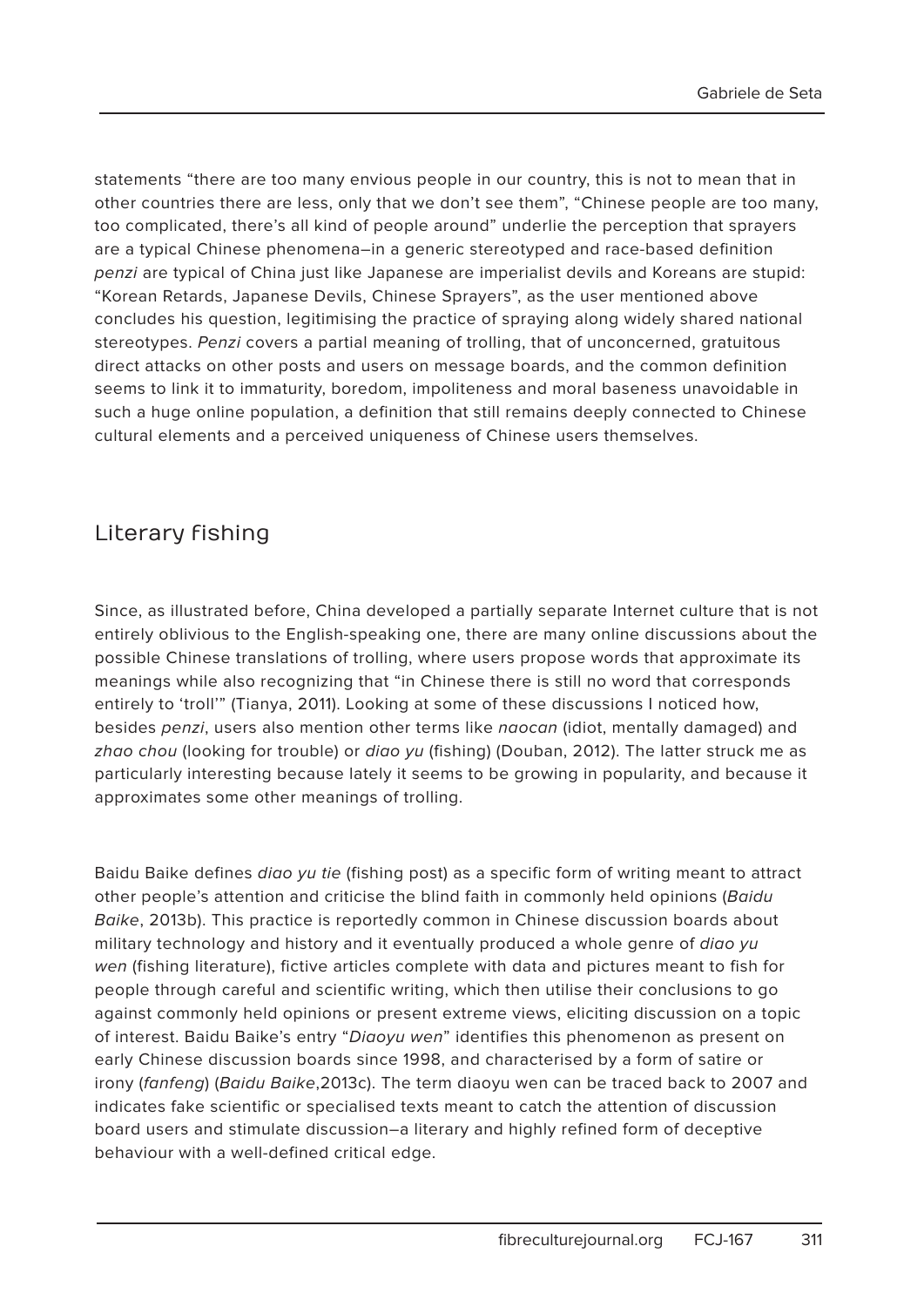One of the most popular examples of fishing literature is the case of the High Speed Railway document that started circulating in September 2010: a fake academic article claiming that Professor Zhang Shimai from the Xi'an Global Environment Research Institute, affiliated with the Chinese Academy of Science, had conducted thorough and detailed research, concluding that the geology of Chinese soil did not suit the construction of high-speed railways. Claiming pseudoscientific evidence and predicting chained ecological disasters, the whole article was aimed at satirising (egao) the mass media's emphasis on Chinese technological achievements (Baidu Baike, 2013c).

Differently from the playful gender deception seen in the example from the World of Warcraft Tieba board, *diaoyu wen* employ carefully constructed deceptive texts, meant to target specific arguments or themes to stimulate constructive discussions through exaggerated claims or extreme positions. As the attention growing around these texts confirms, with Internet users requesting the "best fishing texts" of 2011–2012 (Guokr, 2012) and collecting them, *diaoyu wen* have become an online literary genre that has no direct correspondence in the so-called "global" Internet culture, unless one were to count general forms of urban legends and chain e-mails. Moreover, fishing literature often manages to troll not only Internet users who directly take the bait and engage in discussion, but the mainstream media itself, to the point of leading the Southern Metropolis Weekend to claim that the phenomenon of online fishing literature defies the credibility of online and offline media (Nddaily, 2011). In fact, the High Speed Railway document was repeatedly quoted by many Chinese media outlets right after the Wenzhou train crash of 23 July 2011, so that a piece of elaborate media satire was employed by the mass media themselves as an argument to attack the quality of the high-speed railway infrastructure (Baidu Baike,2013c).

Given their refined argumentative construction, *digoyu wen* might seem to be ideal targets for the widely publicised pushbacks against false information and rumours that are cyclically launched by the Chinese government's propaganda departments. However, confrontational simplifications pitting instances of playful irony or satirical forgeries against a monolithic governmental reaction run a double risk. The first is overstating the proportions of a specific phenomenon: diaoyu wen are just one particular form of writing shared via e-mail, blogs and microblogs along with countless other items of gossip, urban legends and general infotainment, often to the delight of thousands of users who find the time to read it and laugh about its ironic twists. The second risk is underestimating the adaptive strategies of the relevant authorities: as Morozov (2011: 118–119) brilliantly illustrates, the Chinese government's censorship and propaganda bureaus react in very effective ways in many instances of Internet incidents crossing the borders of official tolerance. Just as with the Chinese government's co-optation of trolling into the by now notorious "Fifty-Cent Army" of paid spammers working as public opinion spinners (ibid.,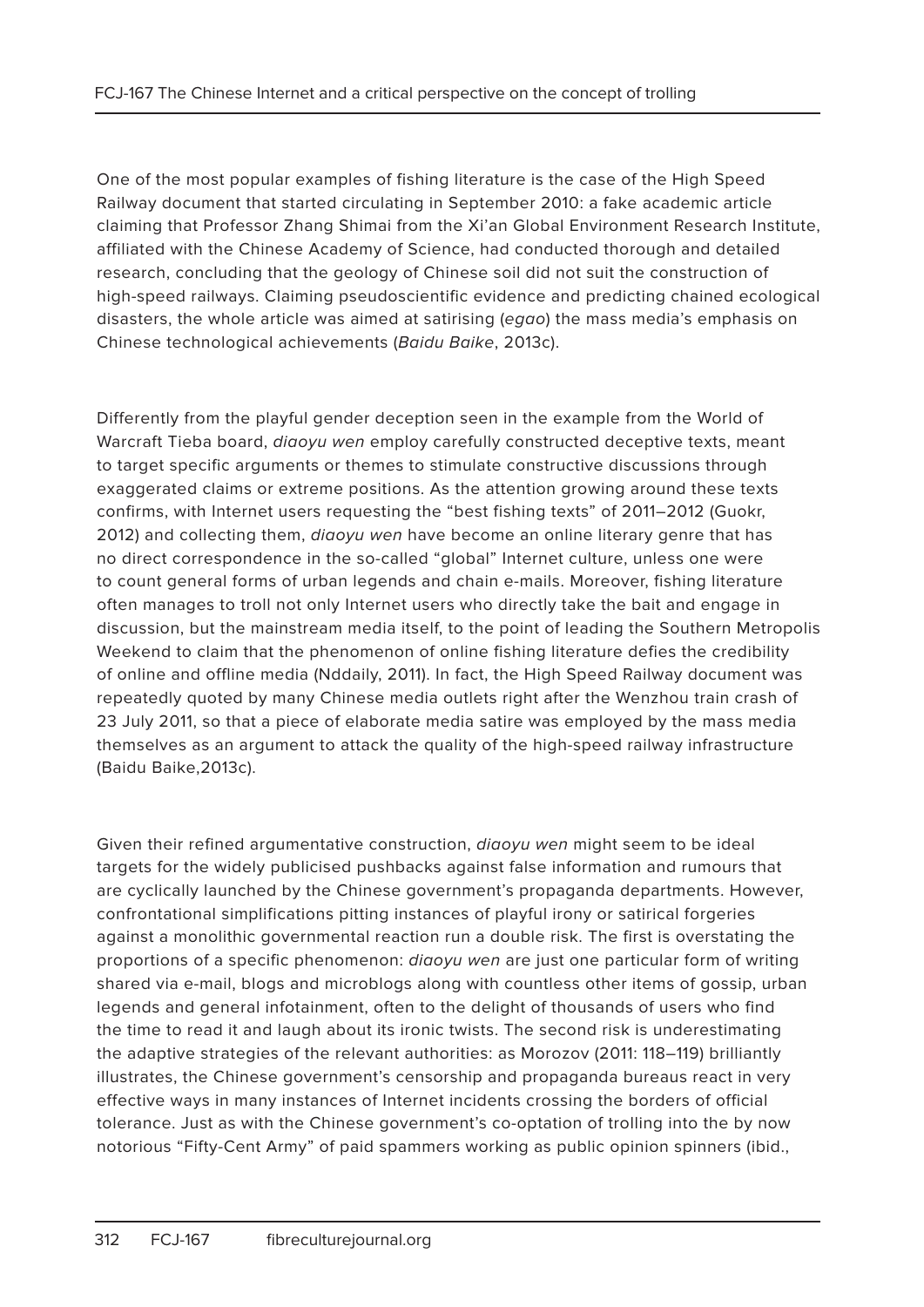130), it is to be expected that even *digoyu wen* could be repurposed in an attempt to muddle the waters of online debate and rectify or nullify dangerous rumours if they grow too big or too viral.

#### Conclusion: The value of local digital folklores

What is a troll? One of the constant complaints of trolling research is the difficult definition of the phenomenon itself, probably due to its wide range and the fluctuating nature of its practices: trolls have become similar to urban legends and the digital folklore that they contribute to debunk or disseminate. Even a general definition of trolling as a playful disruption of online interaction fails to account for all the different forms of humour, satire, confrontation and violence that are called trolling by different people in different online environments. Yet, people keep calling other people trolls, sprayers or fishers, and assign these terms a rich variety of meanings that range from spamming and posting stupid comments for fun to the aggressive disruption of communities, cyber-bullying and violent personal attacks or antisocial or criminal online behaviour. This suggests that the most fruitful way of understanding a phenomenon like trolling is not by asking "what is a troll" but opening up the discussion and looking at what people define as such when they engage in communal interaction, or at how do people define and lump together different degrees of interactional disruption in different user cultures and national Internets.

Moreover, as a figure of a culture-specific digital folklore, the troll does not survive translations. An into Chinese Internet culture has shown how the many facets of trolling correspond to different phenomena and entities in Chinese digital folklore, and how the choice of each term actually reflects cultural preoccupations and localised understandings, working as a part of the reciprocal construction of online identities. Minimising the intruder as a childish xiaobai, a solipsistic and unconcerned penzi, an idiotic naocan in search of trouble or praising him as the author of a successful diaoyu wen cannot be reconciled under a single term drawn from a different Internet culture. Trolling is not a unique genre of interaction, but has merely come to signify different forms of humour and disruptive behaviour used to experiment with identity, pass some time, have fun, reinforce a community through verification and fact-checking and criticising popular discourses.

What I would call trolling happens regularly on the massive social platforms of online China, yet it has not (yet) become a mythologised figure as in the Euro-American Internet culture and there is no generalised term to cover all implications that it takes. Instead, other terms that cover specific parts of a general idea of confrontational, disruptive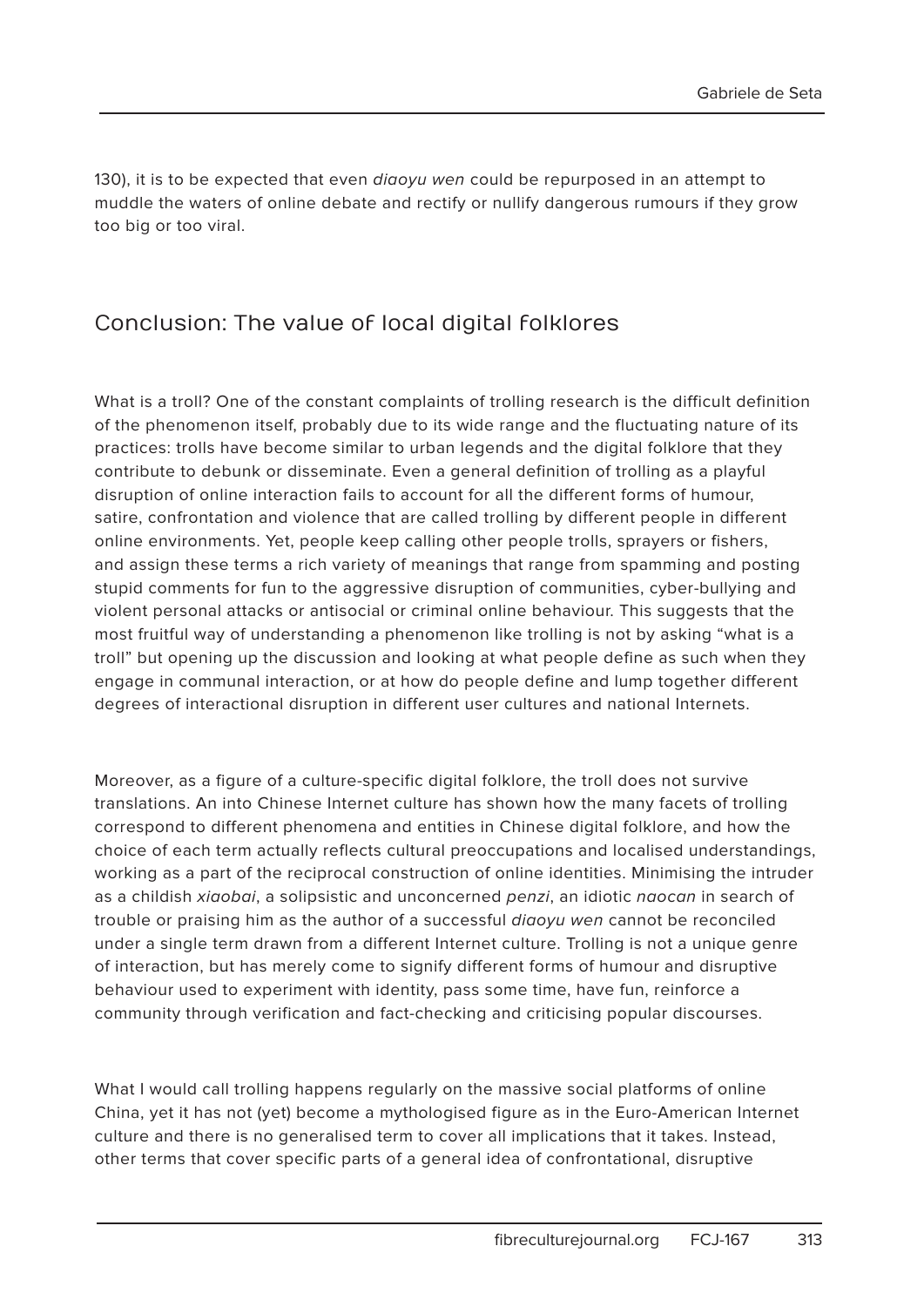interaction reveal much more interesting and lively facets of the local Chinese Internet culture, as well as about the way in which Chinese users construct a local digital folklore, regulate online interaction, or even question established narratives and lure the media into information wars, resting on a common assumption of online interaction being unreliable, vacuous, humorous, and carnivalesque.

#### Bibliographical Note

**Gabriele de Seta** is a PhD candidate in The Hong Kong Polytechnic University, Department of Applied Social Sciences. His research interests are contemporary China, critical Internet culture, digital folklore and experimental music. He is currently studying humour on the Chinese Internet as an anthropologist of the modern and an archaeologist of the digital.

#### Notes

[1] This remark is not meant to question Phillips' conclusions about Facebook trolling in the U.S., but to highlight the culture-specific characteristics of trolls and the preoccupations of researchers. I found particularly interesting that many recent works about trolling emphasise its gendered character (Shachaf and Hara 2010, Phillips 2011).

[2] Tencent QQ is the instant messaging software most popular in Mainland China. A QQ account is not indexed through a username but through an arbitrary number assigned at the moment of registration.

[3] "Trap" is an American slang term for a very feminine transvestite.

#### References

Baidu Baike. 'Penzi', (2013a: date accessed) http://baike.baidu.com/view/1317761.htm

Baidu Baike. 'Diaoyu tie', (2013b: date accessed) http://baike.baidu.com/view/5029541.htm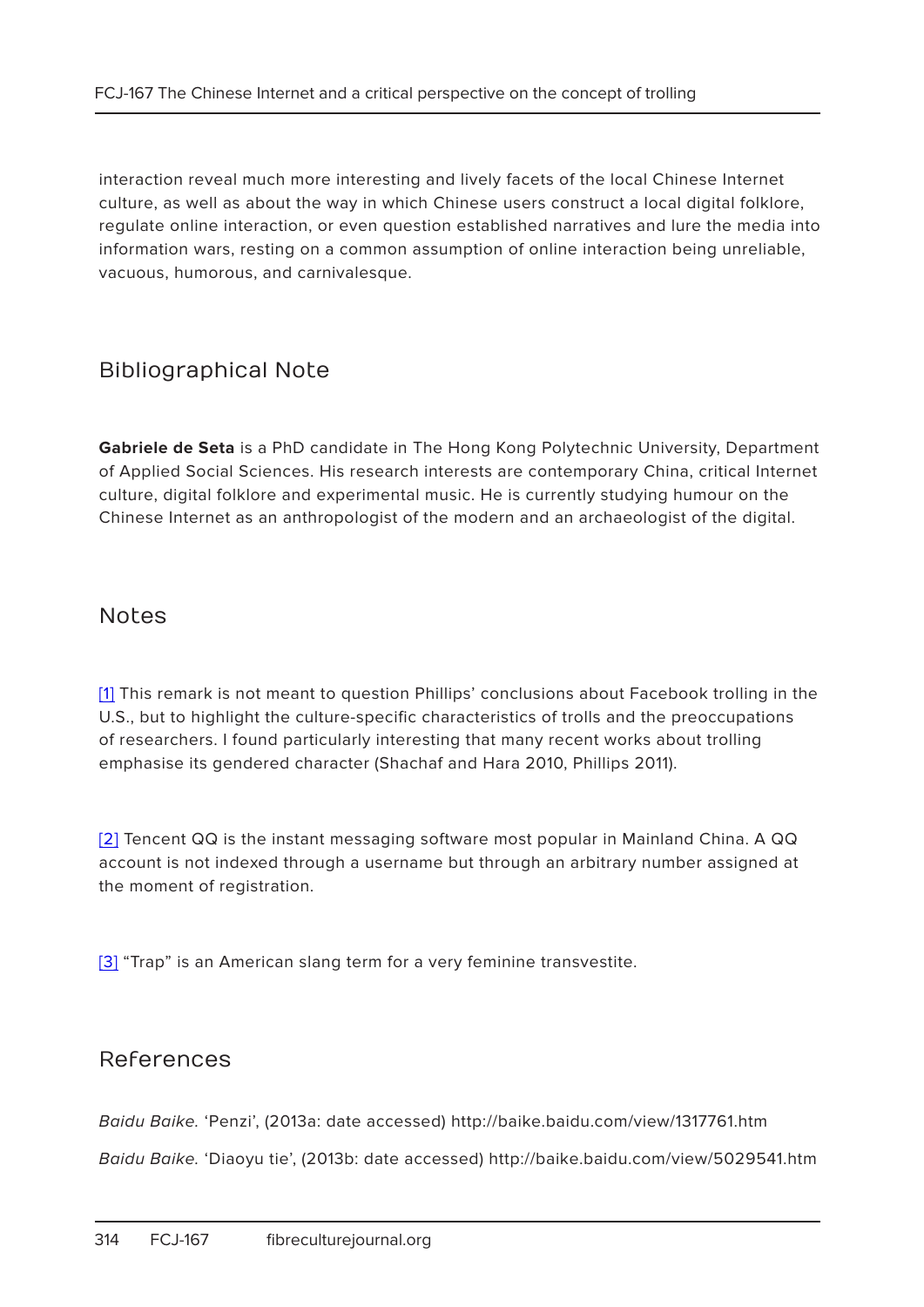Baidu Baike. 'Diaoyu wen',(2013c: date accessed) http://baike.baidu.com/view/4594155.htm

Baidu Zhidao. 'Zhongguo penzi weishenme zheme duo?', http://zhidao.baidu.com/question/468773557.html?fr=fd

Binns, Amy. 'Don't Feed the Trolls! Managing Troublemakers in Magazines' Online Communities', Journalism Practice 6.4 (2012: 547–562). doi: 10.1080/17512786.2011.648988

Bishop, Jonathan. 'The Psychology of Trolling and Lurking: The Role of Defriending and Gamification for Increasing Participation in Online Communities Using Seductive Narratives', in Hormer Li (ed.), Virtual Community Participation and Motivation: Cross-Disciplinary Theories (Hershey, PA: IGI Global, 2012: 160–176). doi:10.4018/978–1–4666–0312–7.ch010

Bishop, Jonathan. 'The Art of Trolling Law Enforcement: A Review and Model for Implementing 'Flame Trolling' Legislation Enacted in Great Britain (1981–2012)', International Review of Law, Computers and Technology 27:3 (2013: 301–318). doi: 10.1080/13600869.2013.796706

Chazidian. 'Baimu',(2013 :date accessed) http://www.chazidian.com/r\_ci\_f5a3706e-399c4a6bf002dbad59a3d073/

Chen, Cheng, Wu, Kui, Srinivasan, Venkatesh and Zhang, Xudong. 'Battling the Internet water army: Detection of hidden paid posters'. arXiv preprint arXiv:1111.4297 (2011: 1-10), http:// arxiv.org/abs/1111.4297

Chu, Rodney Wai-chi and Cheng, Chung-tai. 'Cultural convulsions: Examining the Chineseness of cyber China', in David K. Herold and Peter Marolt (Eds.), Online Society in China (Oxon, UK: Routledge, 2011:23–39).

Chu, Rodney Wai-chi. 'Riding the double juggernaut: Depicting the Chinese mobile communication context', in Rodney Wai-chi Chu, Leopoldina Fortunati, & Shanhua Yang (eds.), Mobile communication and Greater China, (Oxon, UK: Routledge, 2012:33–45).

CNNIC. Di 32 ci Zhongguo hulian wangluo fazhan zhuangkuang tongji baogao, Zhongguo Hulianwangluo Xinxi Zhongxin, 2013.

Donath, Judith S. 'Identity and Deception in the Virtual Community', in Peter Kollock & Mark A. Smith (eds.), Communities in Cyberspace (London, UK: Routledge, 1999: 27–59).

Douban. 'troll hai you trolling zenme fanyi a"chou si wo le dou' (2012, August 13), http:// www.douban.com/group/topic/31911120/

The Economist. 'Ban Cyberspace' (1997, June 19), http://www.economist.com/node/597446

Foucault, Michel. The Archeology of Knowledge, trans. A. M. Sheridan Smith (London, UK: Routledge, 2002; 1969).

Guokr. '[qiu] qiu 2011~2012 jingdian de diao yu wen', (2012, February 24), http://www.guokr. com/post/99634/

Hardaker, Claire. 'Trolling in asynchronous computer-mediated communication: From user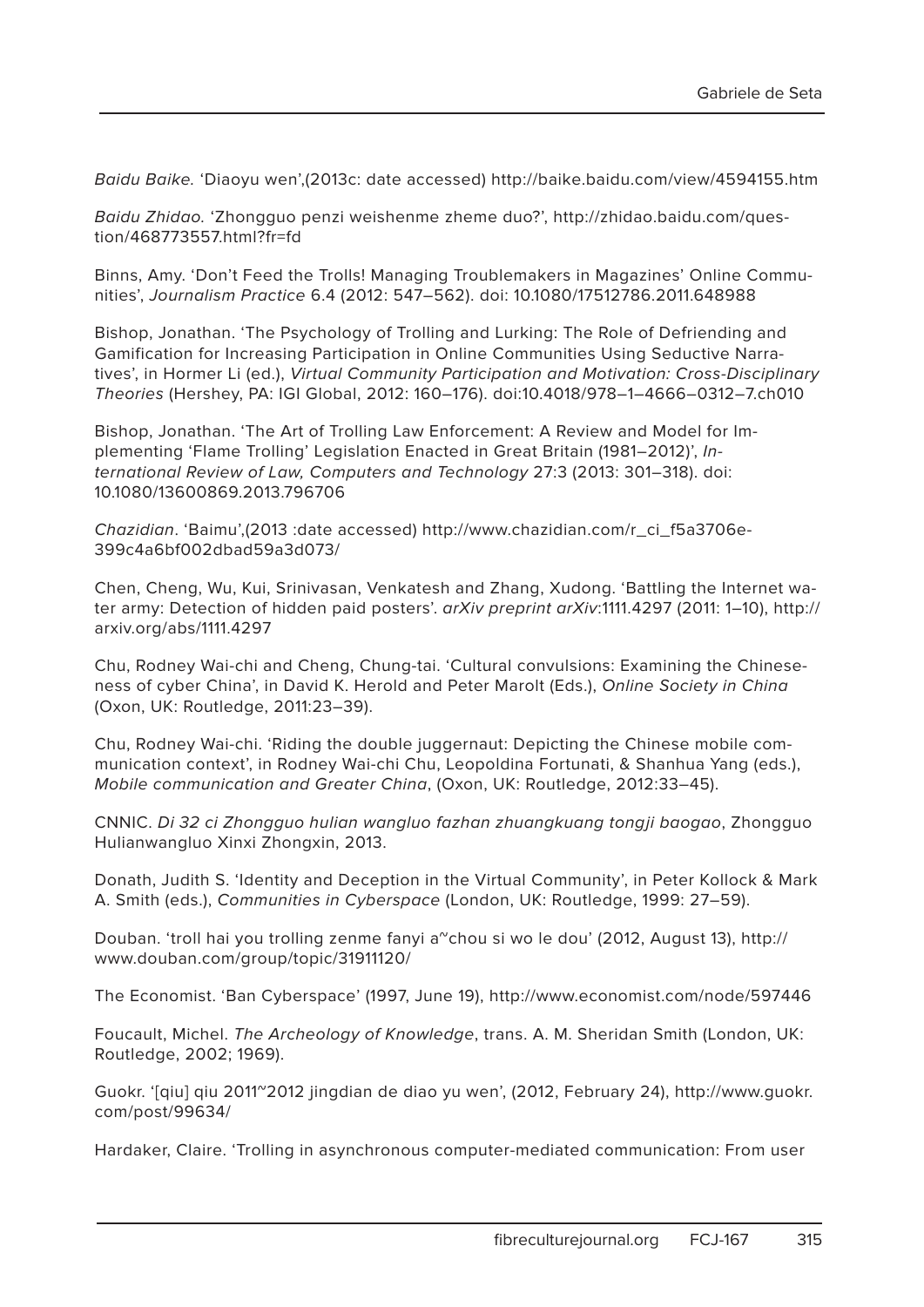discussions to academic definitions', Journal of Politeness Research 6 (2010: 215–242). doi:10.1515/JPLR.2010.011

Herold, David K. 'Introduction - Noise, spectacle, politics: carnival in Chinese cyberspace', in David K. Herold and Peter Marolt (Eds.), Online Society in China (Oxon, UK: Routledge, 2011:1–19).

Herring, Susan, Job-Sluder, Kirk, Scheckler, Rebecca, & Barab, Sasha. 'Searching for safety online: managing "trolling" in a feminist forum', The Information Society 18:5 (2002:371– 384). doi:10.1080/01972240290108186

Hobart, Mark. After culture: Anthropology as radical metaphysical critique (Yogyakarta, Indonesia: Duta Wakana University Press, 2000).

Kiesler, Sara, Siegel, Jane, & McGuire, Timothy W. 'Social psychological aspects of computer-mediated communication', American Psychologist 39:10 (1984:1123–1134). doi:10.1037/0003–066X.39.10.1123

Kozinets, Robert V. Netnography: Doing Ethnographic Research Online (London, UK: SAGE, 2010).

Krappitz, Stefan. Troll culture, MA thesis, Merz Akademie (2012), http://wwwwwwwww.at/ trolls/t/res/1.html

Lovink, Geert. Dynamics of critical Internet culture (1998–2001) (Amsterdam, NL: Institute of Network Cultures, 2009).

Lovink, Geert. Networks without a cause (Cambridge, UK: Polity Press, 2012)

Ludlow, Peter. 'What is a 'Hacktivist'?', Opinionator (2013, 13 January), http://opinionator. blogs.nytimes.com/2013/01/13/what-is-a-hacktivist/

Markham, Annette. N. 'The Internet as research context', in Clive Seale, Giampietro Gobo, Jaber F. Gubrium and David Silverman (eds.), Qualitative Research Practice (London, UK: SAGE, 2004). doi:10.4135/9781848608191

Merchant, Guy. 'Teenagers in cyberspace: An investigation of language use and language change in Internet chatrooms' Journal of Research in Reading, 24:3 (2002:293–306). doi:10.1111/1467–9817.00150

Merritt, Emily. An analysis of the discourse of Internet trolling: A case study of Reddit. com, MA thesis, Mount Holyoke College (2012), https://ida.mtholyoke.edu/xmlui/handle/10166/1058

Morozov, Evgeny. The Net delusion (London, UK: Allen Lane, 2011)

Nddaily. 'Wang luo "diao yu" xianxiang tiaozhan wangmei gongxinli' (2011), http://gcontent. oeeee.com/8/18/818f4654ed39a1c1/Blog/9e9/49304e.html

Netlingo. 'Troll' (2013, http://www.netlingo.com/word/troll.php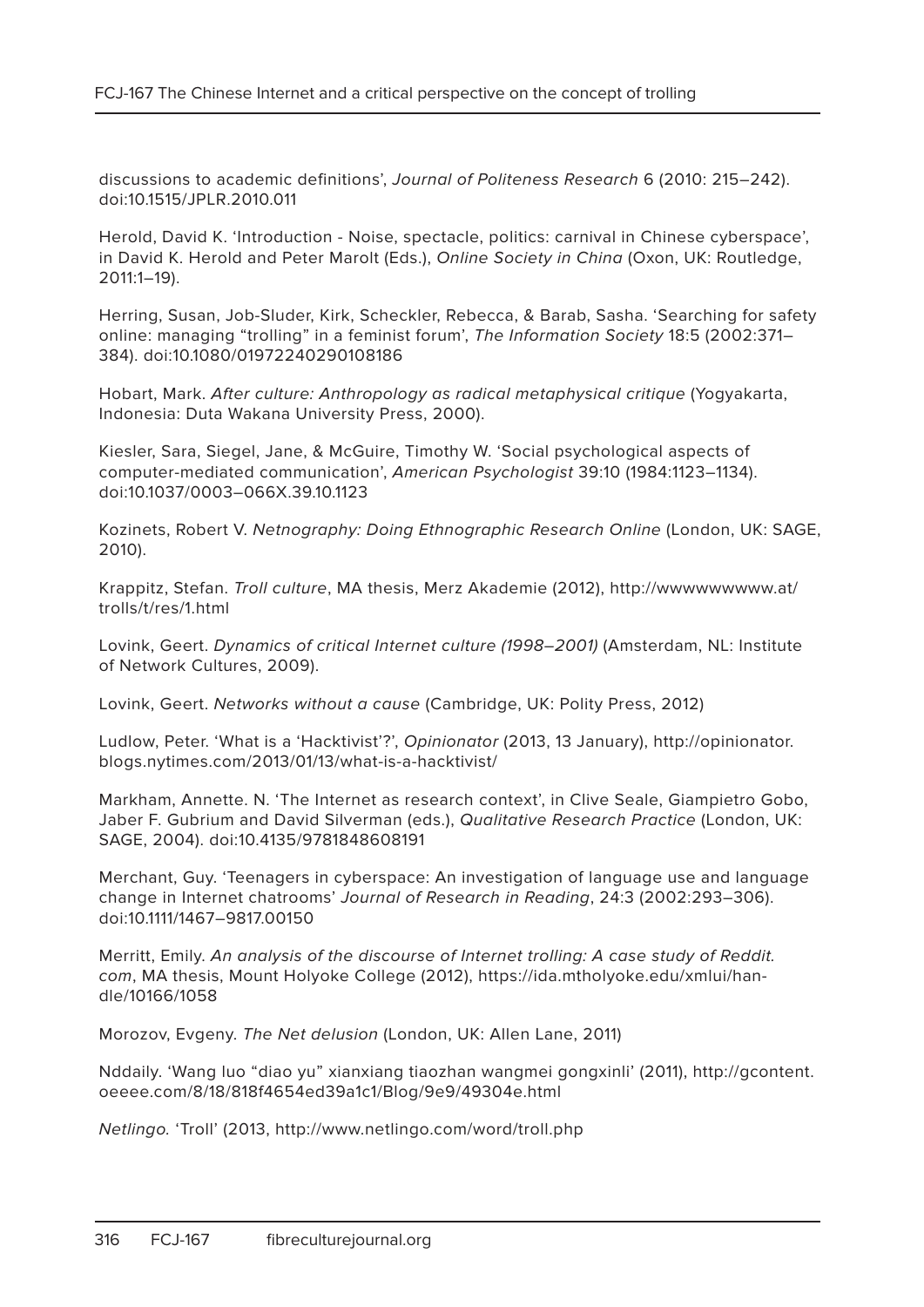Phillips, Whitney. 'LOLing at tragedy: Facebook trolls, memorial pages and resistance to grief online' First Monday 16:12 (2011), http://firstmonday.org/htbin/cgiwrap/bin/ojs/index. php/fm/article/viewArticle/3168/3115

Phillips, Whitney. 'What an Academic Who Wrote Her Dissertation on Trolls Thinks of Violentacrez', The Atlantic (2012, October 15), http://www.theatlantic.com/technology/archive/2012/10/what-an-academic-who-wrote-her-dissertation-on-trolls-thinks-of-violentacrez/263631/

Shachaf, Pnina, and Hara, Noriko. 'Beyond vandalism: Wikipedia trolls', Journal of Information Science, 36:3 (2012:357–370). doi:10.1177/0165551510365390

O'Sullivan, Patrick B. and Flanagin, Andrew J. 'Reconceptualizing "flaming" and other problematic messages', New Media & Society 5:1 (2003:69–94). doi: 10.1177/1461444803005001908

Shin, Jiwon. 'Morality and Internet behavior: A study of the Internet troll and its relation with morality on the Internet', in K. McFerrin et al. (Eds.), Proceedings of Society for Information Technology & Teacher Education International Conference 2008 (Chesapeake, VA: AACE, 2008: 2834–2840).

South China Morning Post. 'China's internet is open, UK ambassador tells BBC' (2012, December 22), http://www.scmp.com/news/china/article/1110810/chinas-internet-open-ukambassador-tells-bbc

Tianya. [Shijie gailan] Guoguan hao duo trolls, dajia bangzhu zhao ge zhongwen ciyu biaoda (2011, April 21), http://bbs.tianya.cn/post-worldlook–341595–1.shtml

Wang, Xiaobo. 'Wenming yu fanfeng', in Wang Xiaobo wenji 4 (Xian, PRC: Shaanxi Shifan Daxue Chubanshe, 2004: 356–9).

Wikipedia. 'Bai mu' (2013: date accessed), http://zh.wikipedia.org/ wiki/%E7%99%BD%E7%9B%AE

Yuan, Elaine J. 'Language use as social practice on the Chinese Internet' Paper presented at the annual meeting of the International Communication Association, TBA, Boston, MA, 2013–07–14, http://tigger.uic.edu/~eyuan/Research\_files/Yuan\_InternetLanguage.pdf